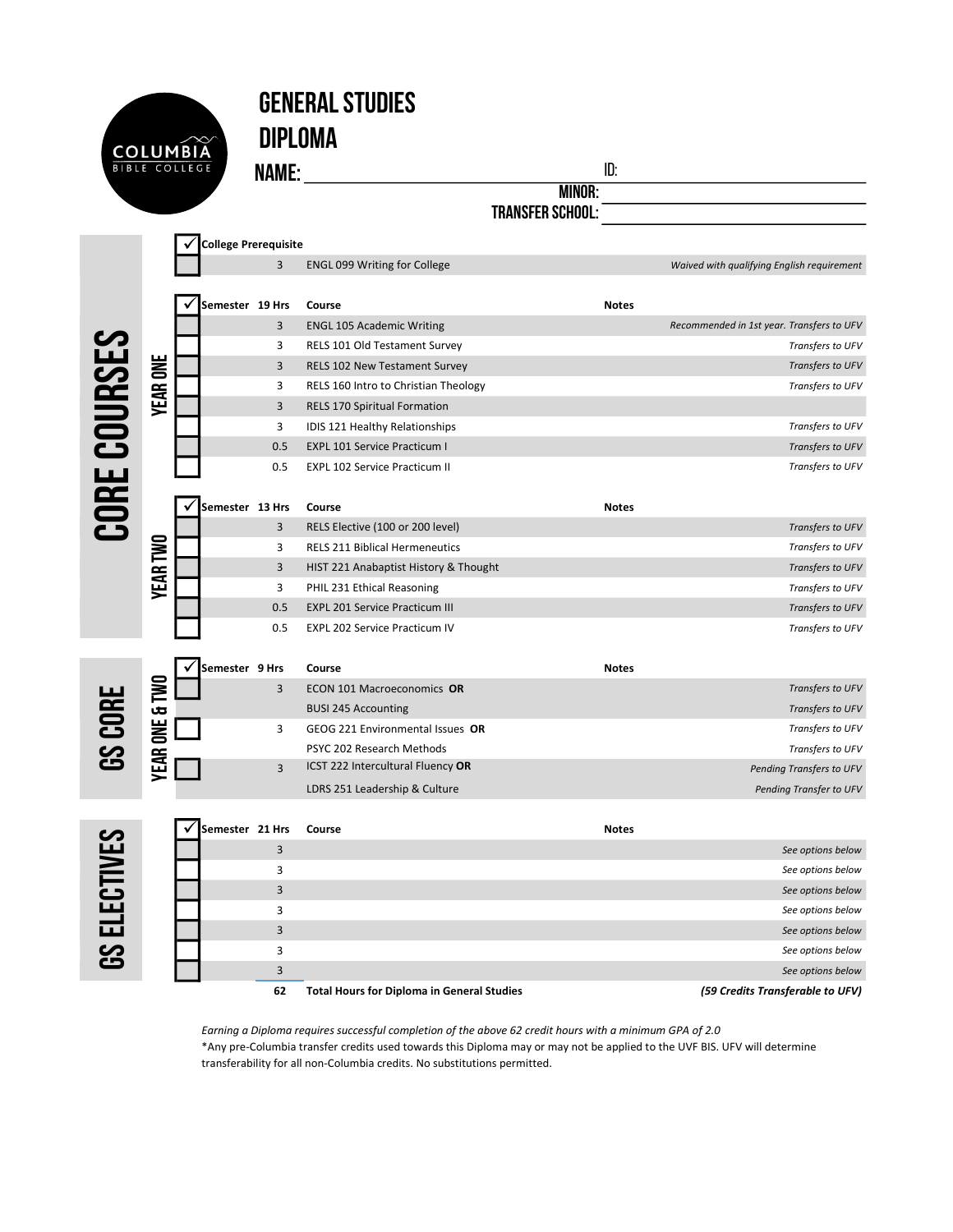| Choose any Seven of the following Courses |                                                    |              |                          |  |  |
|-------------------------------------------|----------------------------------------------------|--------------|--------------------------|--|--|
| Semester 21 Hrs                           | Course                                             | <b>Notes</b> |                          |  |  |
|                                           | Any RELS Electives                                 |              | Transfers to UFV         |  |  |
| 3                                         | ANTH 201 Cultural Anthropology                     |              | Transfers to UFV         |  |  |
| 3                                         | ANTH 232 World Religions                           |              | Transfers to UFV         |  |  |
| 3                                         | ARTS 101 Intro to the Arts                         |              | Transfers to UFV         |  |  |
| 3                                         | ARTS 201 Visual Arts                               |              | Transfers to UFV         |  |  |
| 3                                         | <b>BUSI 101 Intro to Business</b>                  |              | Transfers to UFV         |  |  |
| 3                                         | <b>BUSI 221 Essentials of Marketing</b>            |              | Transfers to UFV         |  |  |
| 3                                         | <b>BUSI 245 Accounting</b>                         |              | Transfers to UFV         |  |  |
| 3                                         | <b>BUSI 304 Non-Profit Organization Management</b> |              | Transfers to UFV         |  |  |
| 3                                         | <b>BUSI 350 Entrepreneurial Operations</b>         |              | Transfers to UFV         |  |  |
| 3                                         | COMM 331 Effective Teaching                        |              | Transfers to UFV         |  |  |
| 3                                         | <b>ECON 101 Macroeconomics</b>                     |              | Transfers to UFV         |  |  |
| 3                                         | <b>ENGL 121 English Literature</b>                 |              | Transfers to UFV         |  |  |
| 3                                         | GEOG 221 Environmental Issues                      |              | Transfers to UFV         |  |  |
| 3                                         | GEOG 231 Intro to Community Development            |              | Transfers to UFV         |  |  |
| 3                                         | HIST 131 Modern Western Civilization               |              | Transfers to UFV         |  |  |
| 3                                         | HIST 211 History of Christianity                   |              | Transfers to UFV         |  |  |
| 3                                         | HKIN 101 Health & Fitness                          |              | Transfers to UFV         |  |  |
| 3                                         | ICST 222 Intercultural Fluency                     |              | Pending Transfers to UFV |  |  |
| 3                                         | IDIS 171 Intro to Culture                          |              | Pending Transfer to UFV  |  |  |
| 3                                         | IDIS 331 Christian Classics & Thought              |              | Transfers to UFV         |  |  |
| 3                                         | IDIS 373 Film, Faith & Culture                     |              | Transfers to UFV         |  |  |
| 3                                         | IDIS 374 Rock, Faith, & Popular Culture            |              | Pending Transfer to UFV  |  |  |
| 3                                         | LDRS 201 Intro to Leadership                       |              | Transfers to UFV         |  |  |
| 3                                         | LDRS 203 Theology of Leadership                    |              | Transfers to UFV         |  |  |
| 3                                         | LDRS 232 Leadership & Team-building                |              | Transfers to UFV         |  |  |
| 3                                         | LDRS 251 Leadership & Culture                      |              | Pending Transfer to UFV  |  |  |
| 3                                         | PSYC 101 Intro to Psychology I                     |              | Transfers to UFV         |  |  |
| 3                                         | PSYC 102 Intro to Psychology II                    |              | Transfers to UFV         |  |  |
| 3                                         | PSYC 202 Research Methods                          |              | Transfers to UFV         |  |  |
| 3                                         | PSYC 223 Lifespan Development                      |              | Transfers to UFV         |  |  |
| 3                                         | PSYC 231 Basic Counselling Skills                  |              | Transfers to UFV         |  |  |
| 3                                         | PSYC 252 Social Psychology                         |              | Pending Transfer to UFV  |  |  |
| 3                                         | RELS 261 Peace & Justice Issues                    |              | Transfers to UFV         |  |  |
| 3                                         | THTR 101 Intro to Theater                          |              | Transfers to UFV         |  |  |
| 3                                         | WORA 121 Intro to Leading Worship                  |              | Transfers to UFV         |  |  |
| 3                                         | WORA 241 Sound & Media                             |              | Transfers to UFV         |  |  |

## **GS ELECTIVES** GS Electives